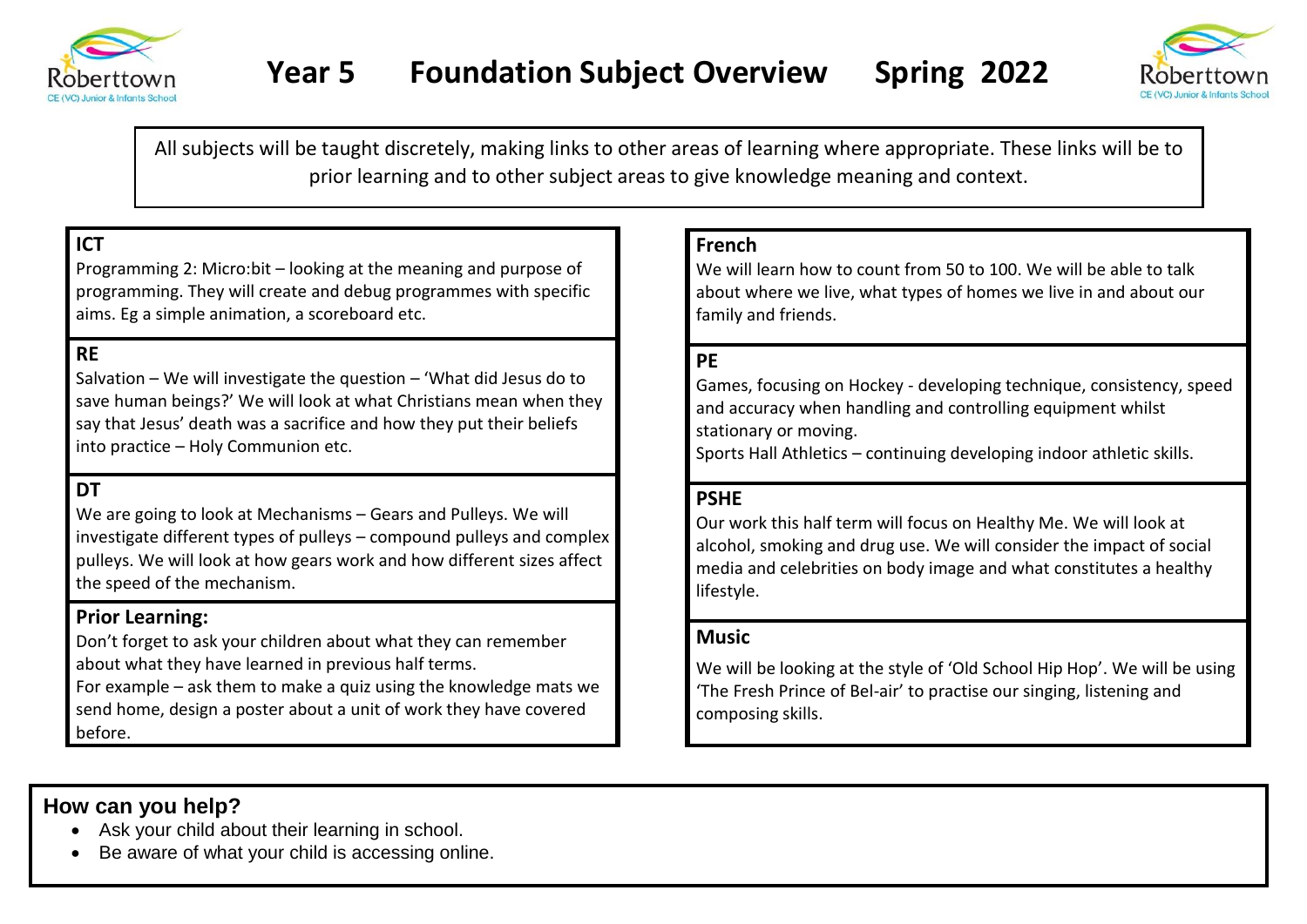|                  | The Mayan Civilisation - Year 5                                                                             | What should I already know?                                                                                                                                                                                                                                                             |                                                                                                                                                                                                                                                                                       |
|------------------|-------------------------------------------------------------------------------------------------------------|-----------------------------------------------------------------------------------------------------------------------------------------------------------------------------------------------------------------------------------------------------------------------------------------|---------------------------------------------------------------------------------------------------------------------------------------------------------------------------------------------------------------------------------------------------------------------------------------|
|                  | <b>Key Vocabulary</b>                                                                                       |                                                                                                                                                                                                                                                                                         | South America is a Continent.<br>Gulf of<br>Mexico                                                                                                                                                                                                                                    |
| glyphs           | Symbols used in the Mayan writing<br>system. Each symbol represents a<br>word or sound.                     |                                                                                                                                                                                                                                                                                         | The climate of South America differs<br>to that of the UK.<br>Other civilisations include the<br>Egyptians and the Greeks.                                                                                                                                                            |
| codices          | Books created by the Mayans.<br>They were made of soft bark and<br>folded like a fan                        |                                                                                                                                                                                                                                                                                         | Human and Physical geographical<br>features of South America.<br>What erosion is and what impact it<br>can have on land.                                                                                                                                                              |
| Chichen<br>Itza  | The Mayans most well-known<br>pyramid.                                                                      | Chichen Itza                                                                                                                                                                                                                                                                            | <b>Key Events/Timeline</b>                                                                                                                                                                                                                                                            |
| cacao            | Seeds that the Maya used to make<br>chocolate.                                                              | <b>Sticky Knowledge</b>                                                                                                                                                                                                                                                                 | 2000 BC The Maya civilisation comes into being in Central<br>America.<br>300 BC Cities, such as El Mirador, become large and powerful.                                                                                                                                                |
| Kukulcan         | The serpent god of the Maya. One<br>of the primary gods, especially to<br>the Itza peoples of Chichen Itza. | The Mayans were expert mathematicians and astronomers.<br>They used this expertise to make calendars.                                                                                                                                                                                   | AD 900 Cities in the rainforest are abandoned due to an<br>extensive drought. People move north to the highlands of<br>Guatemala and the Yucatán.                                                                                                                                     |
| Meso-<br>America | A historical region of South<br>America.                                                                    | The Mayans were situated in modern day central America<br>and covered 5 modern day countries.                                                                                                                                                                                           | AD 1000 Cities like Chichén Itzá (which has two temple<br>pyramids) are still thriving.                                                                                                                                                                                               |
| batab            | A lesser lord, usually ruling over a<br>small town.                                                         | Although the Mayans had metal-working skills, metal ores<br>were scarce. Mayans used stone tools to carve the limestone<br>that they used for their buildings                                                                                                                           | AD 1500s The Spanish arrive in South America and set out to<br>destroy the remaining elements of Maya civilisation as part of<br>their conquest.                                                                                                                                      |
| Itzamna          | The main god of the Maya,<br>Itzamna was the god of fire who<br>created the Earth.                          | Mayan religion was extremely bloodthirsty, demanding<br>human sacrifices and blood-letting rituals. The Mayans<br>believed in an afterlife and that those who were sacrificed,<br>as well as those killed in war and women who died in<br>childbirth, went to 'the place of misty sky'. | AD 1839 American explorer and writer, John Lloyd Stephens,<br>and British artist, Frederick Catherwood explore Copán and<br>extensively document what they find, reigniting interest in the<br>Maya civilisation. They go on to document other Maya cities,<br>including Chichén Itzá |
| huipil           | A traditional garment worn by<br>Maya women.                                                                | Mayan people originated in Asia.                                                                                                                                                                                                                                                        | AD 2014 The cities of Lagunita and Tamchén are rediscovered.                                                                                                                                                                                                                          |
| Kin              | Word representing a day in the<br>Maya calendar                                                             | At the top of Mayan society was the king and royal family<br>who were believed to be closely linked to the gods. An<br>educated elite of scribes, priests and nobles formed the                                                                                                         | Religion - The Maya people believed that the earth, which they<br>called the Middleworld, was large and flat and resting on the<br>back of a creature, such as a turtle or crocodile. On the                                                                                          |
| Jaguar           | The Maya logogram for b'alam                                                                                | ruling class. They occupied the finest buildings in the city.                                                                                                                                                                                                                           | Middleworld grew a tree whose branches reached up into the<br>heavens (the Upperworld) and whose roots grew down into                                                                                                                                                                 |
| Uinal            | Word for a month in the Maya<br>calendar. It was 20 days long                                               | Mayan society was formed of a number of city states each<br>with their own ruler. There were nobles, farmers and slaves.                                                                                                                                                                | Xibalba (the Underworld), which was guarded by gods of death<br>who looked like jaguars.                                                                                                                                                                                              |